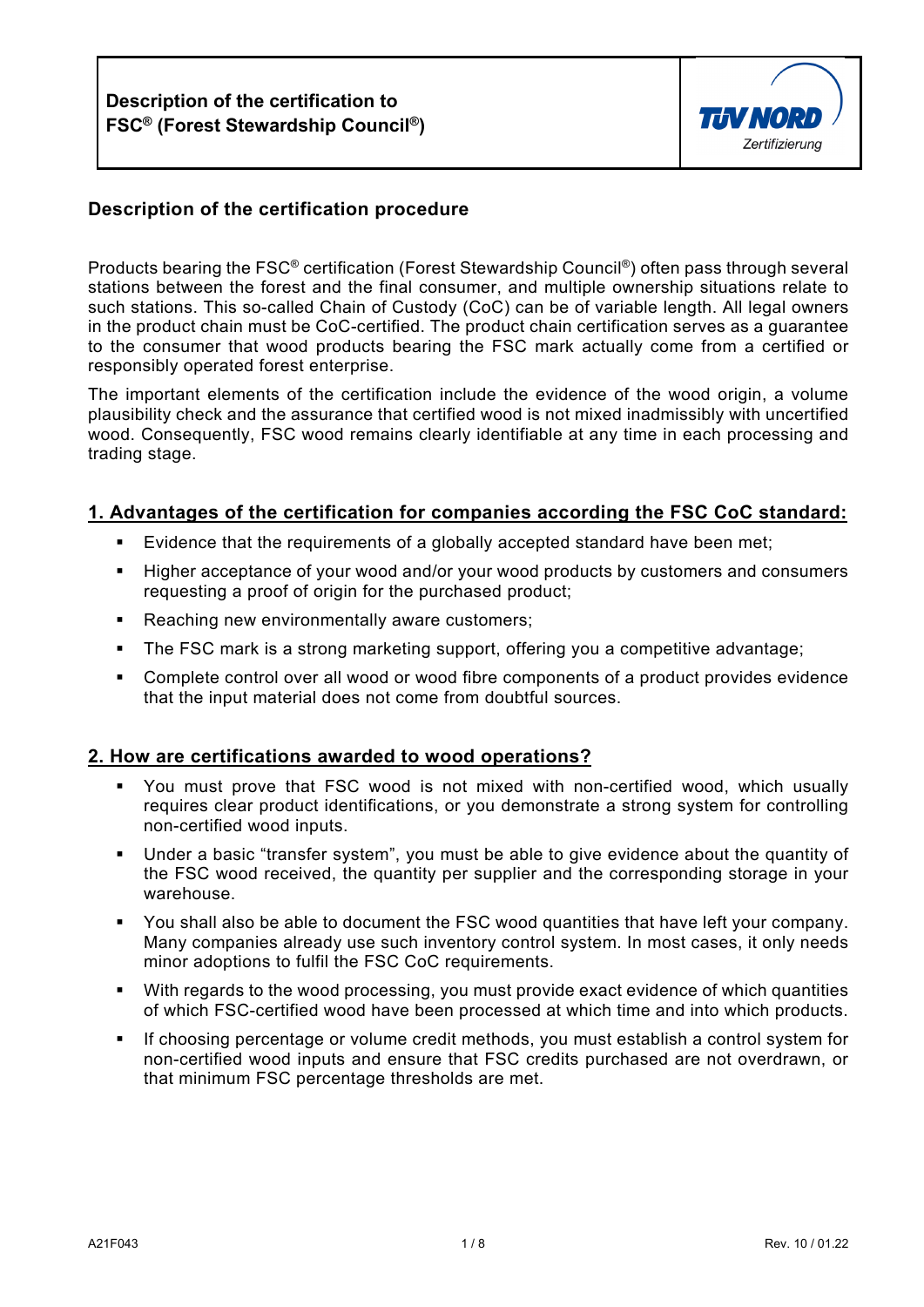# **3. Scope of inspection and certification**

The certification in the basic "transfer system" refers to wood from certified forestry operation and in particular to the following steps in the supply chain:

- Purchase of certified wood:
- **Processing of certified wood;**
- **Storage of certified wood;**
- Sale of certified wood.

In addition, depending on the system applied in your enterprise, it might be required to keep track of all non-certified inputs under a controlled wood system, and/or the purchase of reclaimed wooden material such as paper fibre for recycling needs to be documented and verified. In various extent, this is the case under percentage or volume credit systems.

# **4. FSC CoC certification**

The FSC product chain certification (FSC Chain of Custody, CoC) is based on the following principles:

- The customer meets the FSC-CoC standard, and
- The certification body verifies the fulfilment of this standard during an on-site audit.
- The client shall not make any claim of conformity or near conformity with FSC requirements until a certificate is awarded resp. the registration in the database of FSC is made by the certification body.

The FSC-CoC certification procedure consists of several stages. The certification body manager appoints the auditors according the industry and qualification.

# **4.1 Preparation for the audit**

The audit preparation stage serves to ensure that the applicant is sufficiently prepared for a certification. The preparation can be performed by preliminary audit audit stage 1 (optional) or by a desk review of documentation.

The preliminary audit aims to identify if the company meets the necessary preconditions for a certification audit. The result of the preliminary audit is explained to the applicant or, if preferred by the customer, recorded in a report. The scope is determined in agreement with the applicant. The audit is usually performed by an FSC CoC Lead Auditor. A preliminary audit can only be performed once.

For new customers:

FSC requires all certificate applicants to sign the FSC trademark licence agreement (TLA) digitally when applying for certification from 20 January 2022. TÜV NORD CERT GmbH will therefore inform FSC via FSC-Database, that client have signed a certification agreement with TÜV NORD CERT GmbH. TÜV NORD CERT GmbH will create a data record in the FSC database with a main contact named by client (surname, first name, e-mail). This contact will then receive a notification with the next steps by e-mail directly from FSC. The client must first create a profile on FSC Connect and access the FSC Certification Portal from there. After some guided, simple steps, the TLA can be signed electronically via DocuSign®. The audit can only be carried out and the certificate issued if there is a signed TLA via the FSC platform.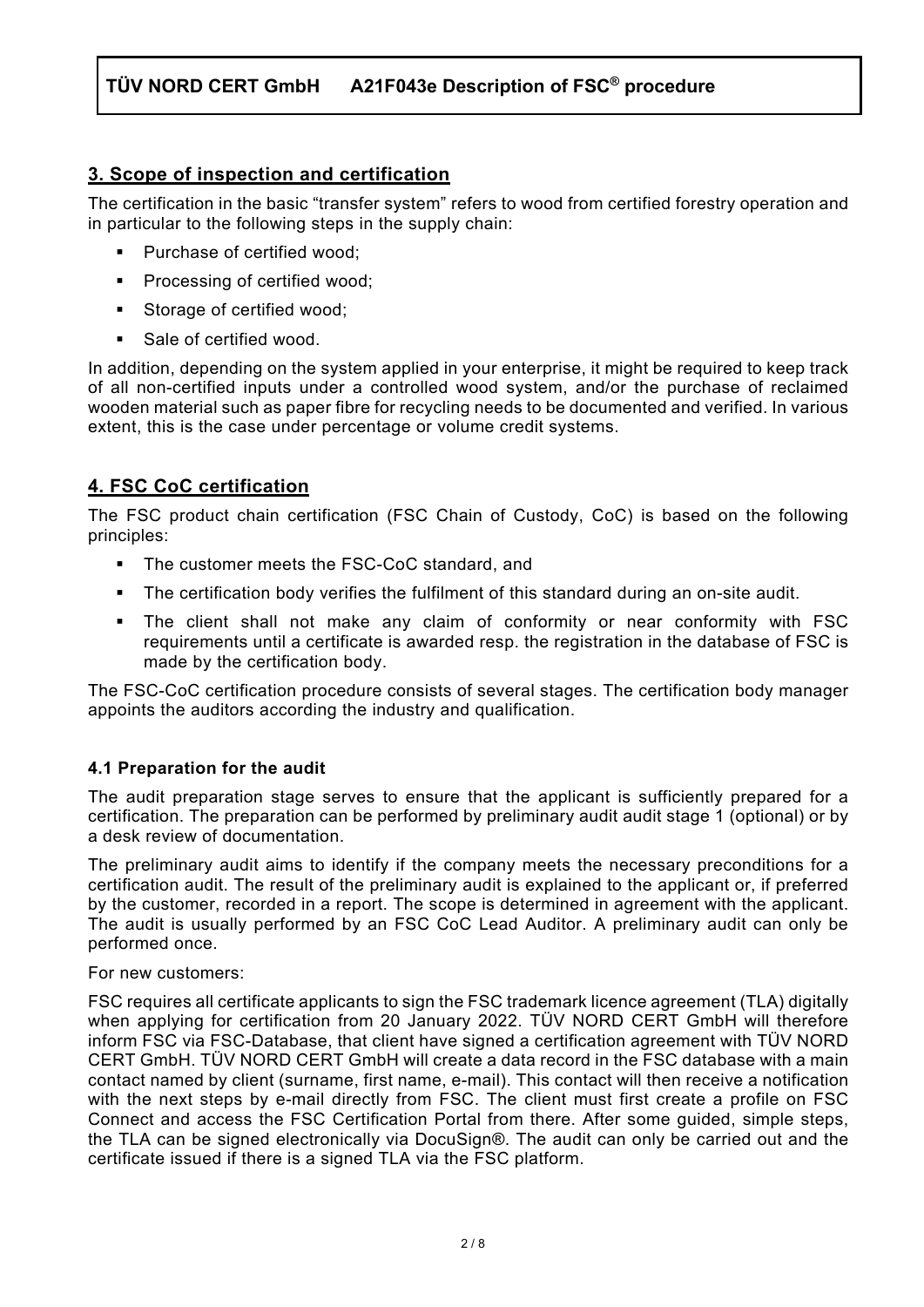For RE-Certification:

FSC requires all certificate holders to sign the new trademark licence agreement (TLA) digitally when they re-certify from 20 January 2022. TÜV NORD CERT GmbH will therefore inform FSC via FSC Database that client is due for re-certification. The main contact named by client (usually this contact is already anchored in the FSC database) will then receive a notification with the next steps by e-mail directly from FSC. Client must first create a profile on FSC Connect and access the FSC Certification Portal from there. After some guided, simple steps, the new TLA can be signed electronically via DocuSign®. The audit can only be carried out and the new certificate issued if there is a signed a new TLA via the FSC platform.

## **4.2 Audit Stage 2**

The auditor evaluates the information submitted by the company during audit stage 1 and determines whether the applicant is prepared for the certification procedure. If the company is prepared, an agenda for the audit stage 2 is established. This agenda must account for any FSC provisions, concerned processes and units in the company as well as a schedule. The agenda is sent to the applicant (customer) at least two weeks before the start of the audit. The FSC CoC Lead Auditor and the applicant's contact (FSC responsible for the company) adjust the audit agenda and the FSC CoC Lead Auditor informs the other auditors in the team, if applicable.

The company's task during the audit is to demonstrate the practical application of its documented procedure. The audit's key elements are:

- Verification of the valid proof of certification of the supplier(s) and verification of any records relevant for the certified product (e.g. purchase and shipping documents, bill of lading/delivery notes and invoices for the respective current freight).
- Verification of the input and output of certified goods. This should be comprehensible from the utilisation rate and/or inventory of purchase quantities, stock and sales quantities.
- Verification of the physical separation of certified and non-certified products, if applicable.
- Verification of the directly available parameters (e.g. identification of tree trunk numbers, timber and stocks).
- Visual inspection of equipment and workflows in order to determine whether certified goods can be clearly identified.
- Verification of the internal administrative procedures (e.g. written procedures, staff training).

Consequently and according to the common practice, the operation maintains relevant records about the product chain, i.e. records on the material flow, including all recordings with regards to shipment, bills of receipt and calculations of the certified material. The certifier can therefore access existing internal administration and control systems without having to request and changes of running systems.

Upon completion of the audit, the applicant is informed about the audit result in a final meeting. The result is documented in a report. Non-conformities are documented in a non-conformity report. The auditors decide on the classification in critical and non-critical non-conformities. A critical non-conformity either leads to a follow-up audit, i.e. in a new on-site verification, or the submission of new documents. In case of more than four critical con-conformities ("majors"), the FSC CoC Lead Auditor interrupts and cancels the audit. The Lead Auditor determines the scope of the follow-up audit; however only items concerned by the non-conformity are verified. The follow-up audit is performed according to the price list depending on the required time. In case of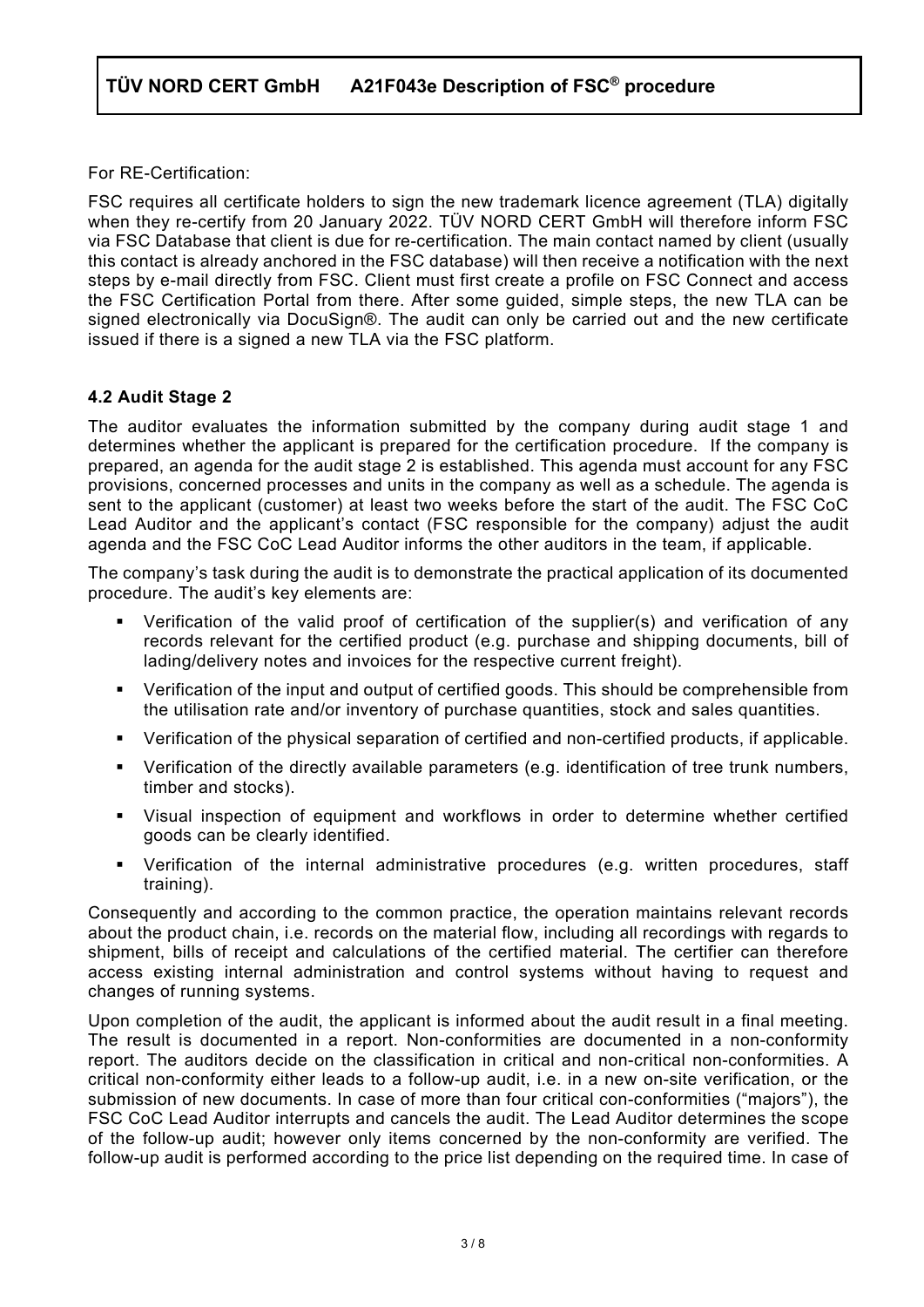non-critical non-conformity, corrective actions are determined and verified in the 1st monitoring audit.

### **4.3 Report, verification and certification**

The auditor prepares a report about the results of the respective audit with recommendations for a certification of the audited product chain elements. The TÜV NORD CERT GmbH certification body reviews the report and in case of a consistent result confirms the auditor's recommendations with regards to the certification. The certification is only awarded when all critical non-conformities have been resolved.

In case of a successful audit and verification, TÜV NORD CERT GmbH issues a certificate for the audited part of the product chain and provides information on the certification's terms of use. The TÜV NORD CERT GmbH certification is valid for five years, with mandatory annual monitoring audits being performed in the company.

#### **4.4 Monitoring**

The first monitoring audit is performed within a year at latest 15 months after the previous audit on-site took place. All elements and corrective actions from the previous audit are inspected during this monitoring audit. The monitoring audit is usually performed by an auditor. The audit date is agreed with the customer. Non-conformities trigger the same procedure as in the certification audit. The certification can be revoked (suspended) in case of critical nonconformities.

The certification body has the right of non-announced or short notice surveillance evaluations in individual cases.

#### **4.5 Re-audit:**

A re-audit for extending the certification for another five years must be performed in the company prior to the expiry of the term of validity. The audit procedure is similar to the certification audit.

### **5. Multisite and/or group certification**

Such certifications are awarded to companies or organisations with multiple production sites or companies with offices that are considered as branch offices only. In case of a combined and/or group certification, the sites to be audited are determined using a specific random sampling procedure.

The multisite and/or group certification is awarded for two types of organisational structures:

- Small independent companies: Groups of small companies that are supported by an organisation, like e.g. a professional association or a cooperative (group certification), e.g. small family owned sawmills, round wood and timber merchants, craftsmen, print shops etc.
- Companies with multiple offices or numerous small subdivisions who require a joint certification (multisite certification).

A multisite and/or group certification requires the wood or wood product management systems of each member of the group to fulfil the FSC CoC standard. Some provisions regarding the management and the communication with the certification body can be combined in the head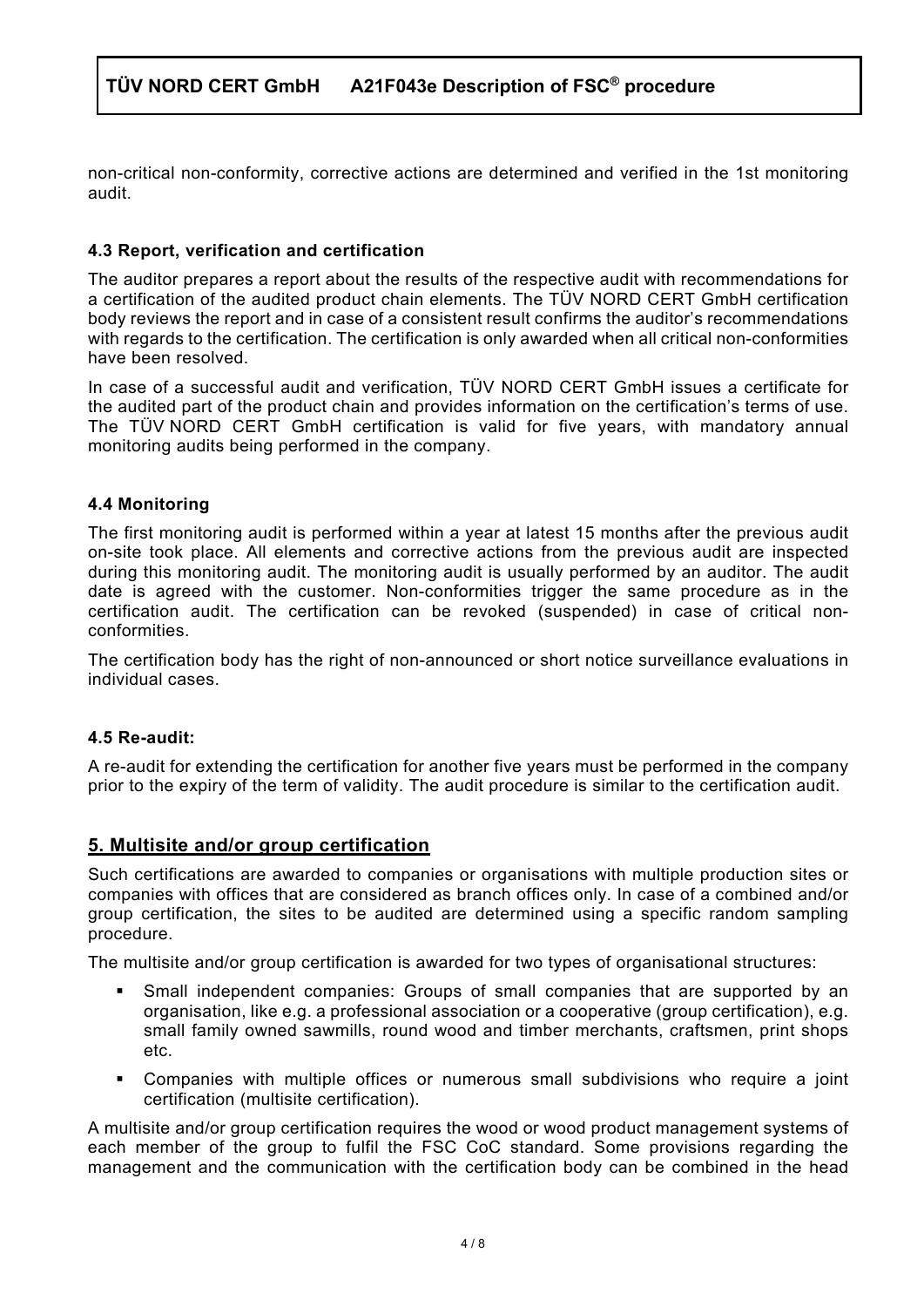office/central organisation, which reduces the monitoring and evaluation time. Requirements for combined and/or group certifications:

- The group/organisation must use a common controlling system that is applied by all sites of the group.
- The products and/or services of the individual sites must be similar or comparable (applies only to multisite certification, not to group certification).
- Certain activities of common importance must be planned, controlled and managed at one of the involved sites which is designated as "head office". An external institution such a consultancy may take over this role.
- The head office explains and implements and permanently controls the control system. The head office is entitled to implement corrective actions at any site. The FSC responsible is authorised for all sites.

# **6. The FSC website**

The certification body issues a certificate and uploads it on the FSC database. The certificate is valid as soon as it is listed on http://info.fsc.org/.

## **7. FSC terms and conditions and use of the logo**

FSC might get access to confidential information that your company submits to TÜV NORD CERT GmbH. In practice, the FSC reviews customer information for accreditation purposes only. After a successful FSC certification, your company is entitled to apply the FSC logo to the certified products. A logo licence agreement with FSC International for the use of the logo must be signed for this purpose.

Contents of the agreement:

- The logo is limited to FSC-certified products.
- Each packaging bearing a FSC can be inspected by FSC.
- **The guidelines for using the logo must have been accepted.**

Each trademark application must be approved by the certification body. You may access our specialised staff at [TNCERT-FSC@tuev-nord.de](mailto:TNCERT-FSC@tuev-nord.de) for this purpose.

### **8. FSC accreditation fee**

The fee for management and accreditation is determined by FSC International. The amount depends on the current FSC Table (FSC-POL-20-005). The certificate holder must inform the certification body about the turnover of the 12 months before the certification audit with wood and / or paper fiber products. The certification body must calculate the accreditation fee according to the FSC-POL-20-005-table, collect and remit 100% of the accreditation fee to FSC International. See also [www.fsc.org](http://www.fsc.org/) .

# **9. Appeal**

If you do not agree to the audit result, you can file an objection with TÜV NORD CERT GmbH. If the answer of TÜV NORD CERT GmbH to your objection is not satisfactory, TÜV NORD CERT GmbH will forward your appeal to FSC, who will handle the objection according to the complaint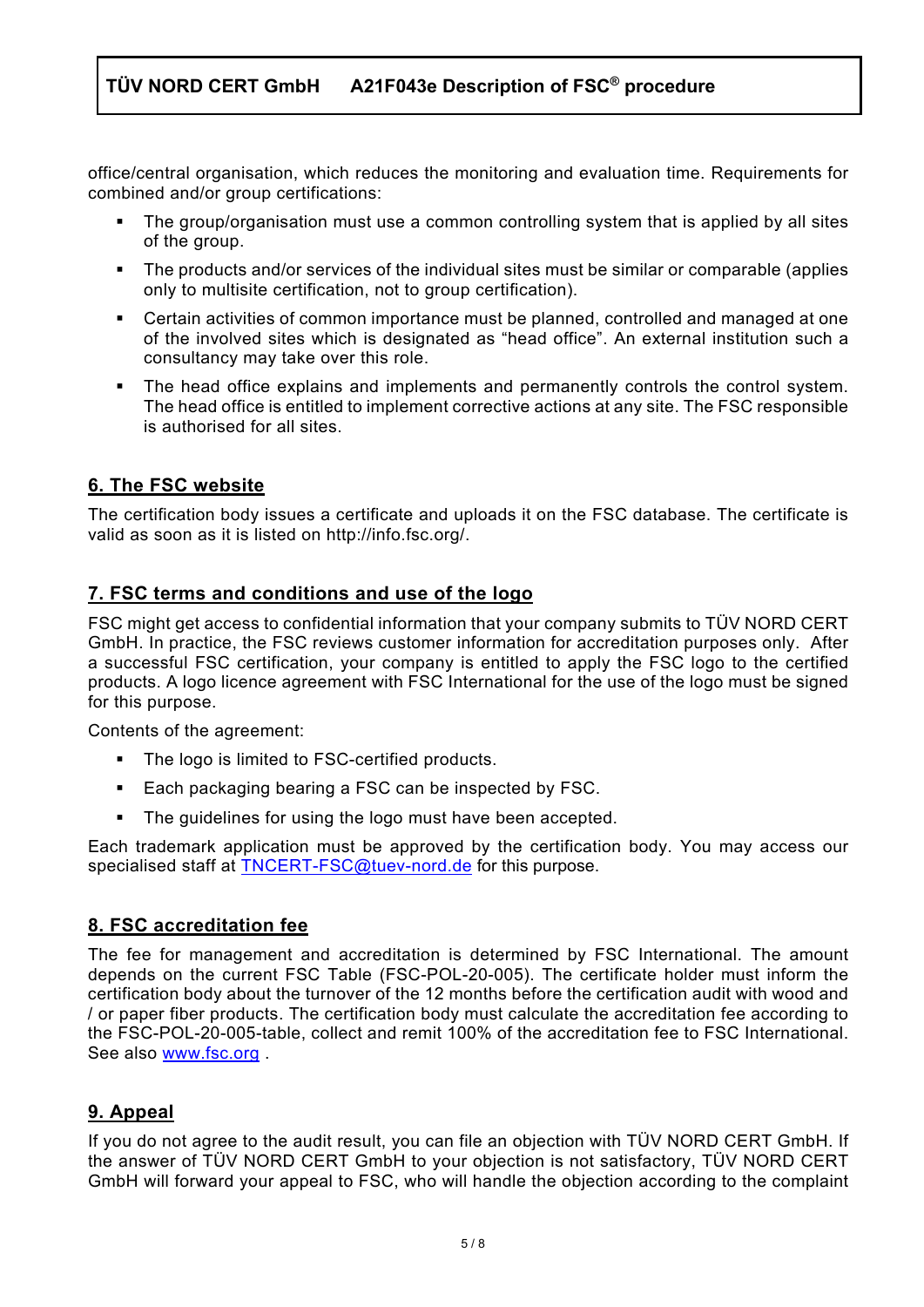procedure in connection with FSC CoC. The related costs are invoiced directly by the FSC according to the applicable fee regulation.

# **10. Modification of the certification requirements**

TÜV NORD CERT GmbH will inform you appropriately about any modifications to the certification requirements. In addition, the customer shall inform the certification body about any changes in the company that could be related to the validity of the certification, like e.g. planned modifications of the product, the manufacturing process or, if applicable, its quality management system, which might impact the conformity of the system. The certification body must determine whether such announced modifications require further investigations.

The certification body is entitled within certification's scope of validity to implement modifications based in the updated FSC requirements. The company is obligated to implement and eventually document the related modifications in its organisation and to bear any additional costs related thereto (e.g. changes of the FSC licence fee), notwithstanding your right of extraordinary termination.

Certificate holders that were certified prior to the date of approval of an applicable FSC standard shall comply with the requirements of the new FSC approved standard in accordance with the "Standards effective date" specified in the new standard.

## **11. Role of FSC**

The company accepts that all rights to logo and FSC are in the full ownership of FSC. The company doesn`t restrict these rights.

#### **12. Additional regulations of FSC and ASI regarding contracts with clients according to FSC-STD-20-001 4.0, 1.2**

Herewith the client agrees to:

a) Conform with all applicable certification requirements;

b) Conform with any conditions set by the certification body for granting or maintaining certification;

c) Disclose current or previous application or certification with FSC and/or other forestry certification schemes in the last five years;

d) Agree to the conduct of evaluations at the required intervals, including the certification body's right to carry out unannounced or short notice audits;

e) Agree to witness audits of ASI;

f) Agree, that specified information is published, as indicated in the applicable FSC normative documents;

g) Consider the participation of observers as specified in FSC-PRO-01-017;

h) Agree, that a complaint is first handled according to the certification body's dispute resolution procedure and if not resolved referred to ASI and ultimately to FSC, in case of disagreement with audit findings related to FSC normative documents;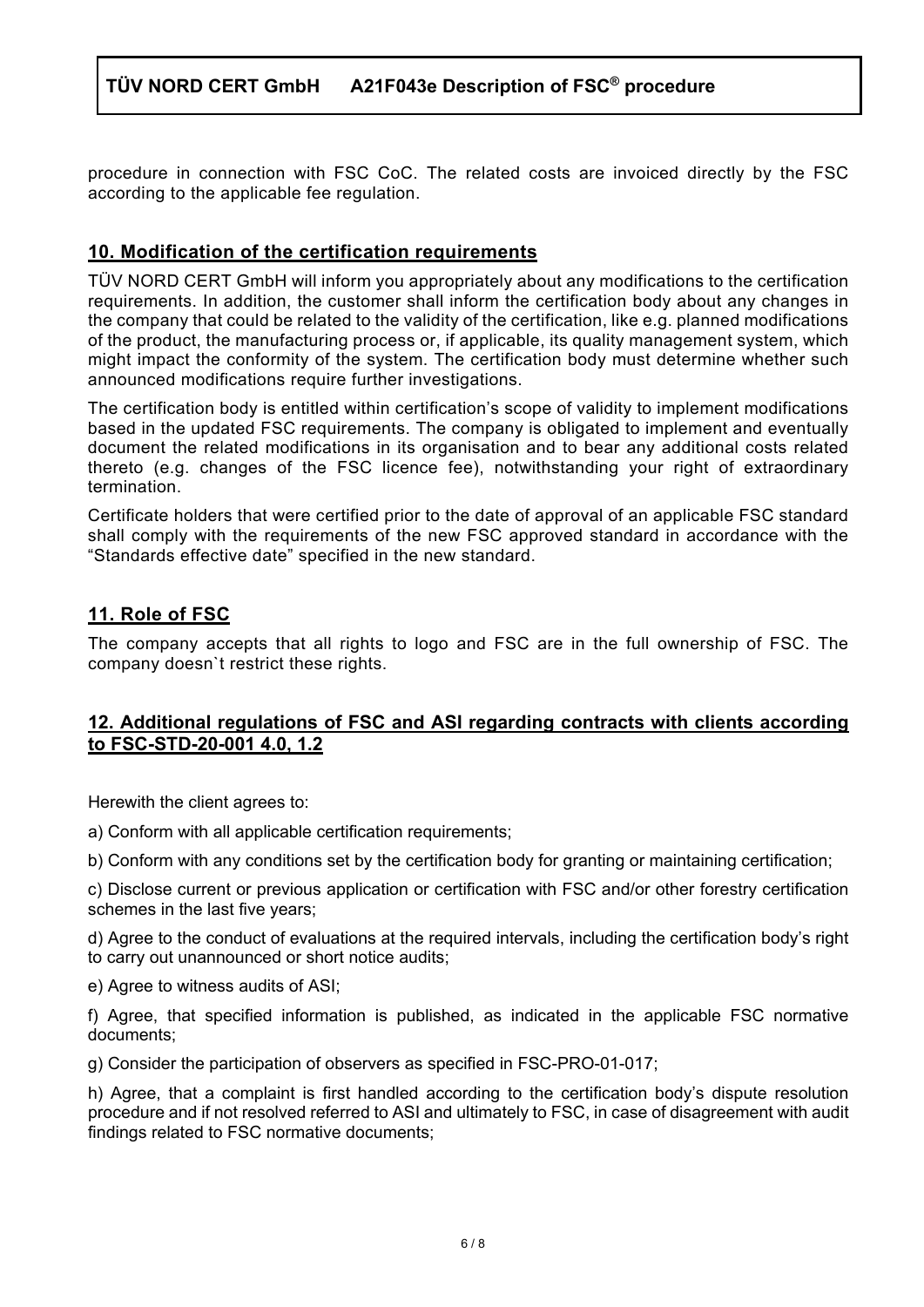i) Making claims regarding certification consistent with the scope of certification and not making any claims of conformity (or near conformity) with FSC certification requirements until and unless certification is granted;

j) Not use its certification in such a manner as to bring the certification body, FSC or ASI into disrepute and not make any statement regarding its certification that may be considered misleading or unauthorized;

k) Keep a record of all complaints made known to it relating to conformity with certification requirements and make these records available to the certification body when requested, and:

- i. Take appropriate action with respect to such complaints and any deficiencies found in products that affect conformity with FSC certification requirements;
- ii. Document the actions taken.

I) Inform the certification body within ten (10) days of changes in the ownership, structure of the organization (e.g. changes in key managerial staff), certified management systems or circumstances which relate to the implementation of FSC certification requirements;

m) Agree, that in case of reduction, suspension or withdrawal of the scope of certification body's FSC accreditation, the certification of the affected clients will be suspended within six (6) months after the date of reduction, suspension or withdrawal of the respective scope of FSC accreditation; regarding the rights of the certification body, ASI and FSC

n) Agree, that the certification body has the right to delay or postpone its decision on certification, in order to take account of new or additional information which has not already been considered in its audit report and which, in the opinion of the certification body, could affect the outcome of its evaluation;

o) Agree, that the certification body shall not be obliged to grant or maintain certification, if activities of the client conflict with the obligations of the certification body as specified in its accreditation contract with ASI, or which, in the sole opinion of the certification body, reflect badly on the good name of the certification body;

p) Agree, that the certification body and FSC have the right to revise the requirements of certification within the period of validity of the certification, including the revision of costs and fees;

q) Agree, that the certification body, FSC and ASI have the right to access confidential information, examine documentation deemed necessary, and access to the relevant equipment, location(s), area(s), personnel, and bodies providing outsourced services to clients;

r) Agree, that the certification body has the right to use information which is brought to its attention, to follow up on misuses of the FSC trademarks and of the intellectual property rights held by FSC;

s) Acknowledge the title of the FSC's intellectual property rights and that FSC retains full ownership of the intellectual property rights and that nothing shall be deemed to constitute a right for the client to use or cause to be used any of the intellectual property rights;

t) Agree, that the certification body has the right to suspend and/ or withdraw its certification with immediate effect if, in the sole opinion of the certification body, the client is not in conformity with the conditions specified for the maintenance of certification; Regarding the actions relating to suspensions or withdrawal of certification.

u) Meet the following obligations on suspension or withdrawal of certification: